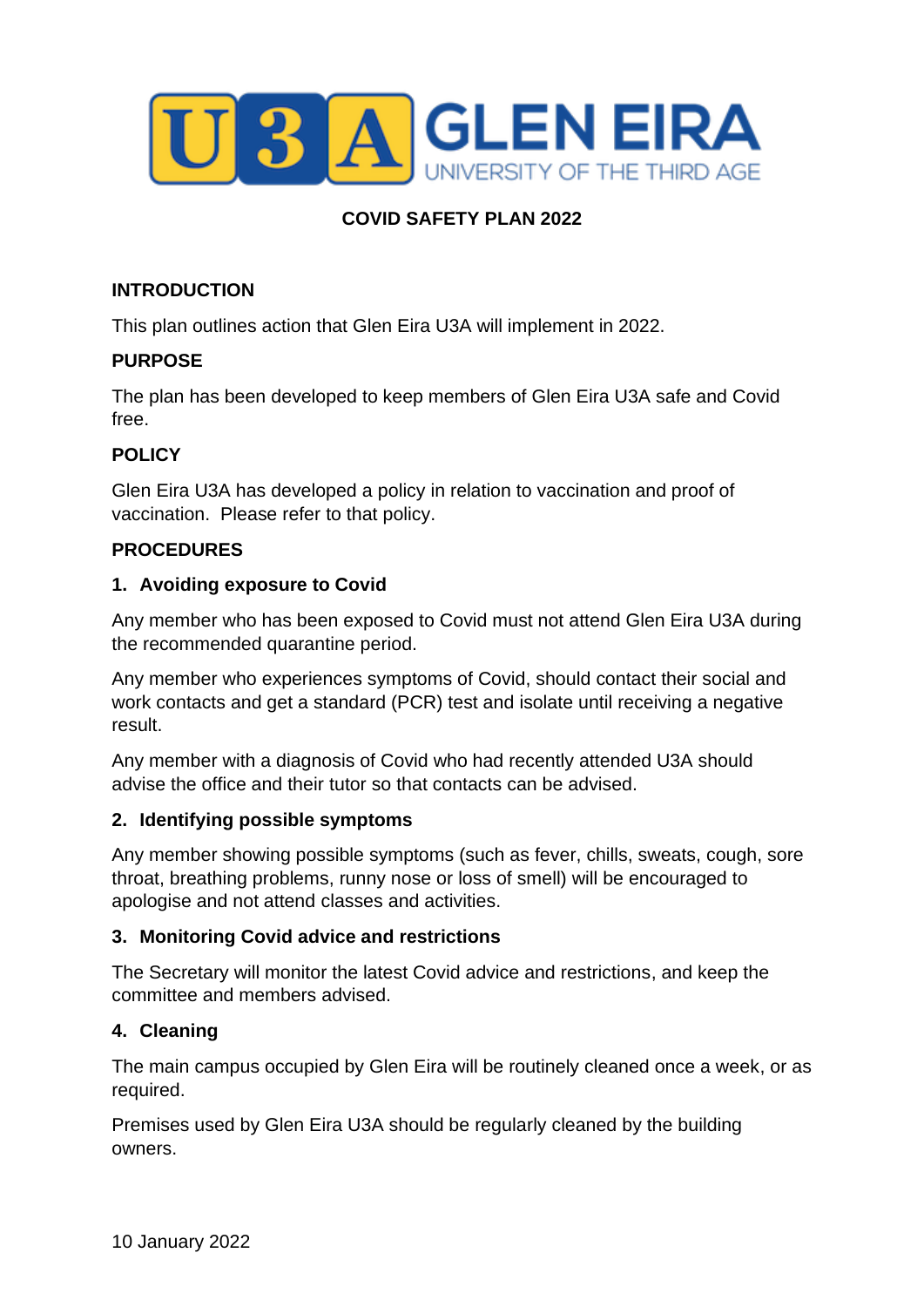# **5. Good hygiene**

Glen Eira U3A will provide hand sanitiser at entry and exits at its main campus. Soap provided in bathrooms will be antiseptic. Key touch points will be wiped down regularly by tutors or designated volunteers.

At its main campus, care will be taken to avoid use of equipment that cannot be safely disinfected. For example, bridge players are now using their own bidding cards.

It is expected that external premises used by U3A will implement their own Covid safety plans, which will include appropriate hygiene practices.

## **6. Mask policy**

Glen Eira U3A will require use of masks as required by current health orders from time to time.

# **7. Course and activity options**

Glen Eira U3A has diversified its delivery of courses and activities. Both face to face and Zoom courses will be offered in 2022.

Face to face classes in 2022 will be restricted to those members who have been fully vaccinated in line with the vaccination policy.

Tutors conducting face to face classes will be required to be fully vaccinated, and will need to show their proof of vaccination to a member of the committee of management.

Tutors will have access to printed rolls which identify those who have self-declared to be fully vaccinated. At the first attendance at a course, the Tutor will sight the members' evidence of vaccination status.

# **8. Occupancy levels**

Glen Eira U3A has calculated the maximum occupancy levels for each of its training rooms and will abide by the restrictions identified by health orders from time to time,

When using paid premises, Glen Eira will abide by the decisions of the venue operator in relation to safe occupancy levels.

# **9. QR codes**

At the main campus, reception staff will monitor to ensure that members entering the building have logged in using the Glen Eira U3A QR code, or been offered assistance to do so.

Glen Eira U3A has provided QR codes for its main campus and has available a QR code for each of the venues used. Members attending external venues should use the QR code provided by the venue operator if available.